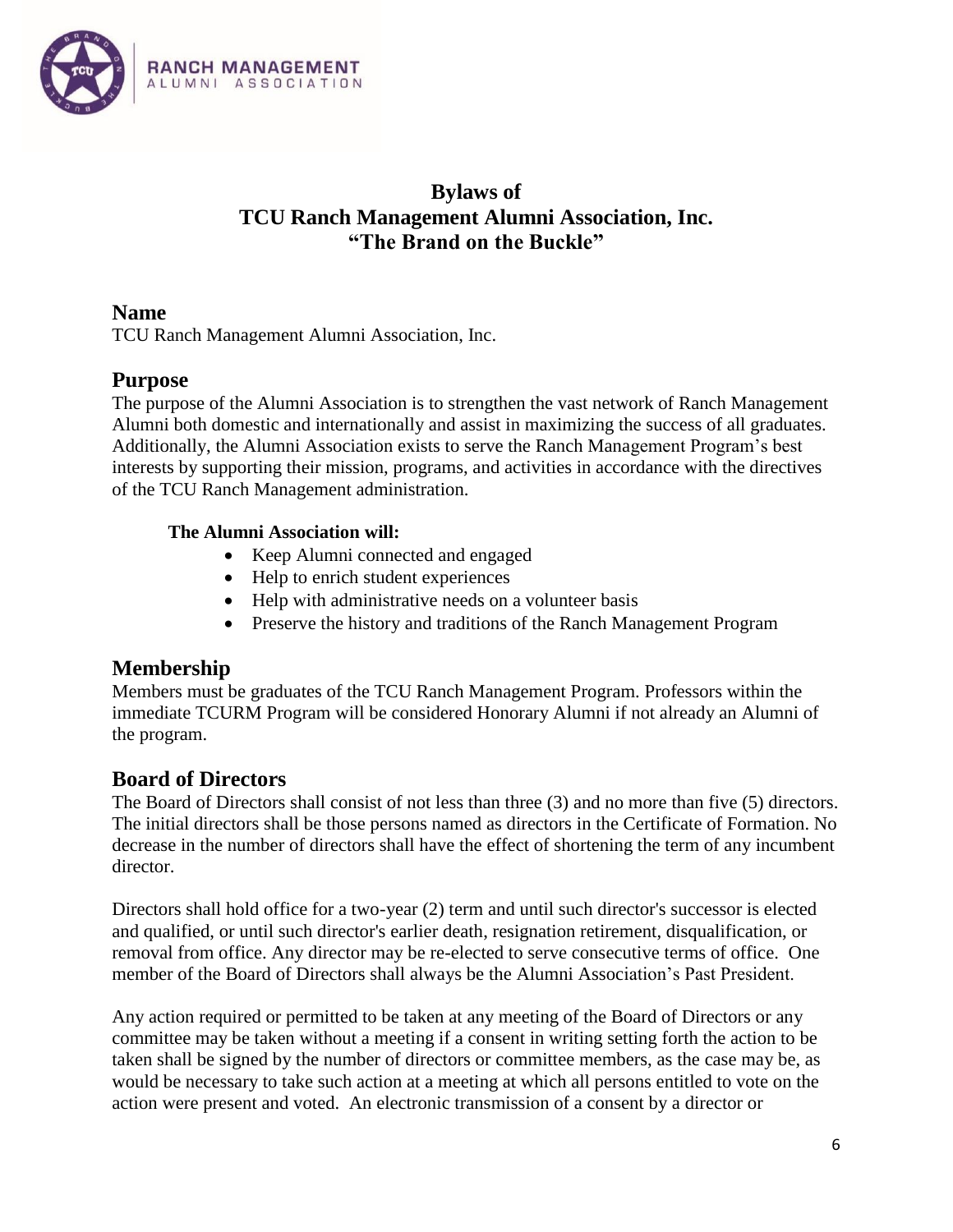

committee member is considered a signed writing if the transmission contains or is accompanied by information from which it can be determined that the electronic transmission was transmitted by the director or committee member, as the case may be, and the date on which it was transmitted. Such consent must be filed with the minutes of proceedings of the Board of Directors or of the committee. Such consent shall have the same force and effect as a vote at a meeting where such directors or officers were present and voted and may be stated as such in any document. Prompt notice of the taking of any action by the directors or committee members without a meeting by less than unanimous written consent shall be given to those directors or committee members who did not consent in writing to the action.

Subject to the provisions of applicable law and these Bylaws regarding notice of meetings, members of the Board of Directors or members of any committee designated by such Board may, unless otherwise restricted by statute, by the Certificate of Formation or by these Bylaws, participate in and hold any meeting of such Board of Directors or committee by using conference telephone or similar communications equipment, or another suitable electronic communications system, including videoconferencing technology or the Internet (but only if, in the case of such other suitable communications system, each person entitled to participate in the meeting consents to the meeting being held by means of that system and the system permits each person participating in the meeting to communicate concurrently with all other persons participating in the meeting). If voting is to take place at the meeting, reasonable measures must be implemented to verify that every person voting at the meeting by means of remote communications is sufficiently identified and a record must be kept of any vote or other action taken. Participation in a meeting shall constitute presence in person at such meeting, except when a person participates in the meeting for the express purpose of objecting to the transaction of any business on the ground that the meeting was not lawfully called or convened.

Whenever any notice is required to be given to any director or committee member of the association under the provisions of any law, the Certificate of Formation or these Bylaws, a waiver thereof in writing signed by the person or persons entitled to such notice, whether signed before or after the time stated therein, shall be deemed equivalent to the giving of such notice.

### **Executive Committee**

The Executive Committee of the Alumni Association shall be President, President-Elect, Secretary, Treasurer, Treasurer-Elect and Communications Director.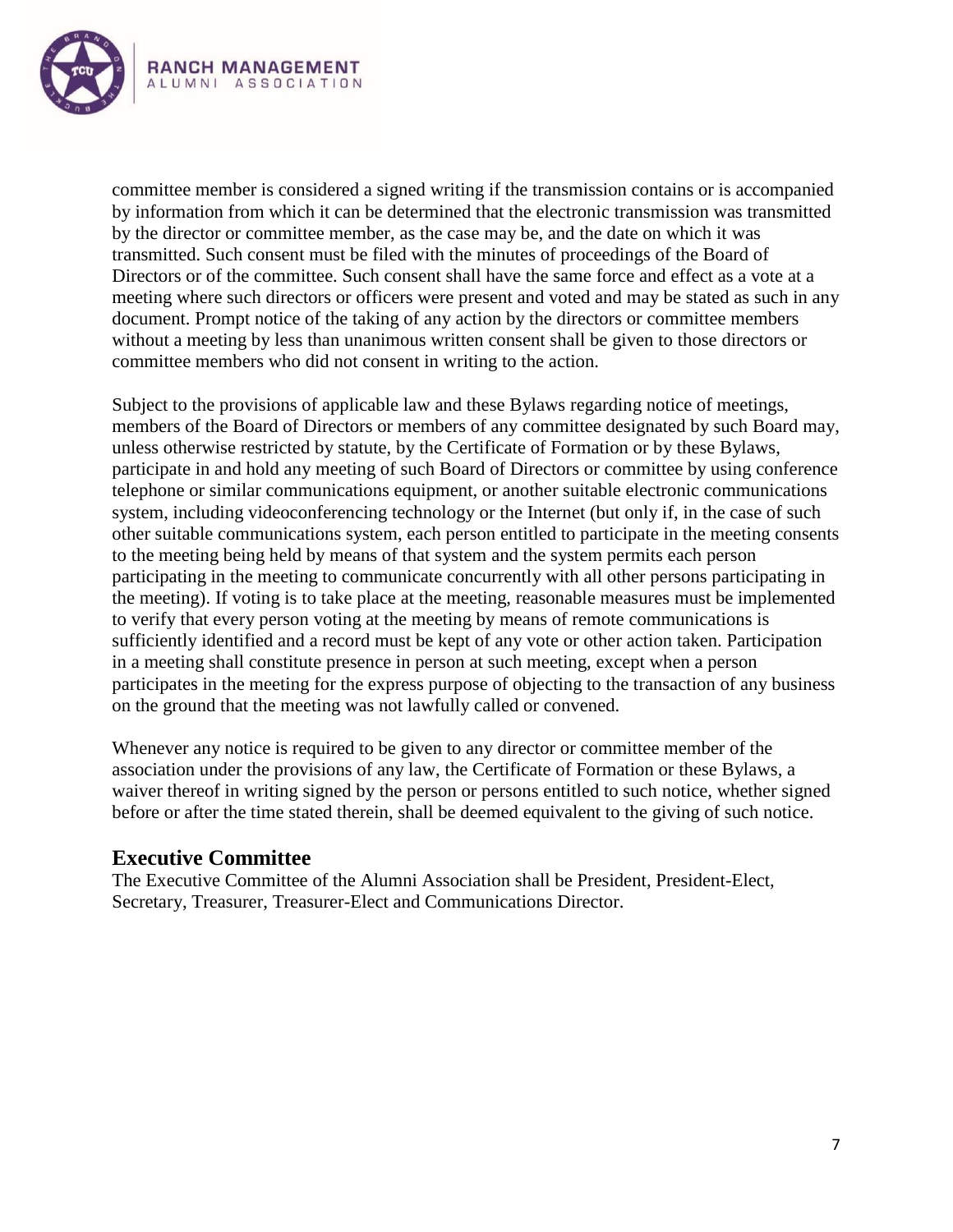

# **Nominating Committee**

The nominating committee shall be composed of:

- The "Chairman" of the Board of Directors, who will serve as committee chair
- The Alumni Association President-Elect
- One person designated to serve by the Board of Directors
- One person designated to serve by the Alumni Association
- One person designated to serve as a representative of the TCURM Administration

The Nominating Committee shall present a two (2) person slate for each Board of Directors position as well as a two (2) person slate for each office of the Executive Committee. The slates should be presented to the Board of Directors and Executive Committee at least two weeks prior to the election. Both the Board of Directors and Executive Committee shall be elected at winter round up during the class agents meeting.

### **Eligibility and Terms**

Board of Directors shall be chosen from and elected by the members of the Alumni Association and serve a two-year term (2). They shall assume their duties after Class Agents approval. Class Agents meeting is held annually during Winter Round up.

Executive Committee shall be chosen from members of the Alumni Association and shall serve a two-year term (2). They shall assume their duties after Class Agents approval. Class Agents meeting is held annually during Winter Round up.

### **Vacancies**

Whenever any unexpected vacancy occurs in the Executive Committee it shall be filled without undue delay by a majority vote of the remaining members of the Executive Committee. Vacancies shall be filled by the Executive Committee from a slate prepared by the Nominating Committee.

### **Board of Directors Meetings**

Shall be held at the discretion of the Board of Directors chairman with a minimum of one (1) annual meeting.

### **Executive Committee Meetings**

Executive Committee Meetings will be held a minimum of two (2) times a year. Once in January ahead of the Class Agents Meeting and General Annual Membership Meeting and the second TBD.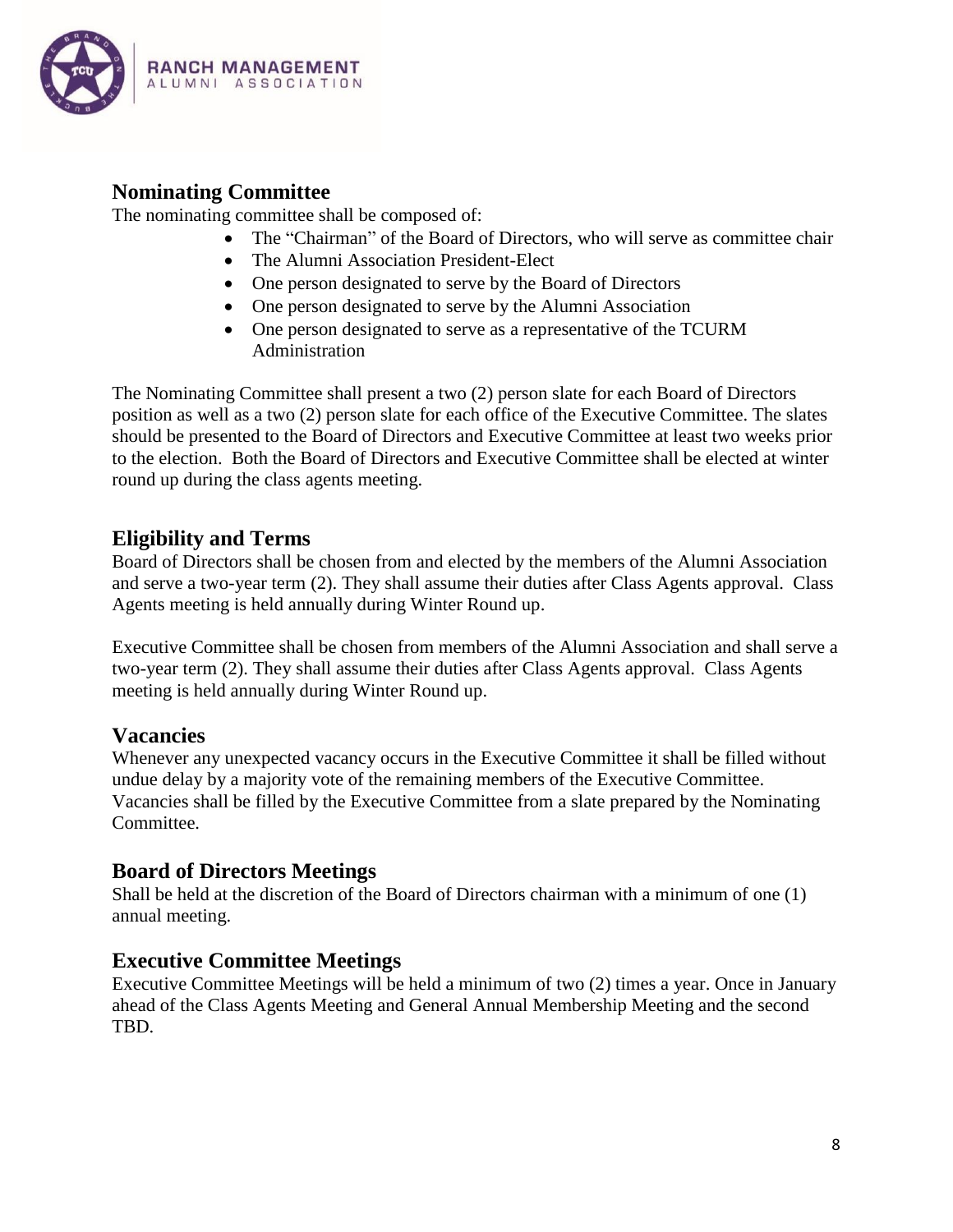

## **Class Agent Meeting/Dinner**

Held annually at Winter Round Up. The President of the Alumni Association will preside over the meeting along with TCU Staff. Meetings will be run efficiently and professionally with outlined agendas, secretary reports and department head reports from the school.

# **Membership Meetings**

A minimum of one (1) meeting a year shall be held with the entire Alumni Association membership. This meeting will occur in conjunction with the Annual Meeting, also known as, "Winter Round Up". The meeting will follow directly after the Saturday morning program that is facilitated by the TCURM Directors.

# **Amendments**

Upon recommendation of the Executive Committee, these Bylaws may be amended at any Membership Meeting by a two-thirds vote of all members present, upon ten (10) days written notice.

# **Bylaws**

There shall be a Bylaws Committee whose function shall be to assure conformance of the Bylaws, Standing Rules, and Procedures. The Bylaws Committee shall recommend necessary changes in the Bylaws after changes have been submitted and approved by the Executive Committee. The President-Elect and Past President shall serve as Co-Chairmen of the Bylaws Committee. The committee shall consist of the President, President-Elect, and Secretary.

# **Notice**

Whenever, under the provisions of any law, the Certificate of Formation or these Bylaws, notice is required to be given to any Director or Committee member of the Alumni Association, and no provision is made as to how such notice shall be given, it shall not be construed to require personal notice, but any such notice may be given in writing by hand delivery, by facsimile transmission, by email or other form of electronic communication permitted by the Texas Business Organizations Code, or by mail, postage prepaid, addressed to such director or committee member at such person's address as it appears on the records of the Alumni Association. Any notice required or permitted to be given by mail shall be deemed to be delivered at the time when the same shall be thus deposited in the United States mails, as aforesaid. Any notice required or permitted to be given by facsimile transmission or email or other form of electronic communication shall be deemed to be delivered upon successful transmission of such facsimile or email or other form of electronic communication.

# **Parliamentary Procedure**

Any question concerning parliamentary procedure at meetings shall be determined by the President by reference to Robert's Rules of Order.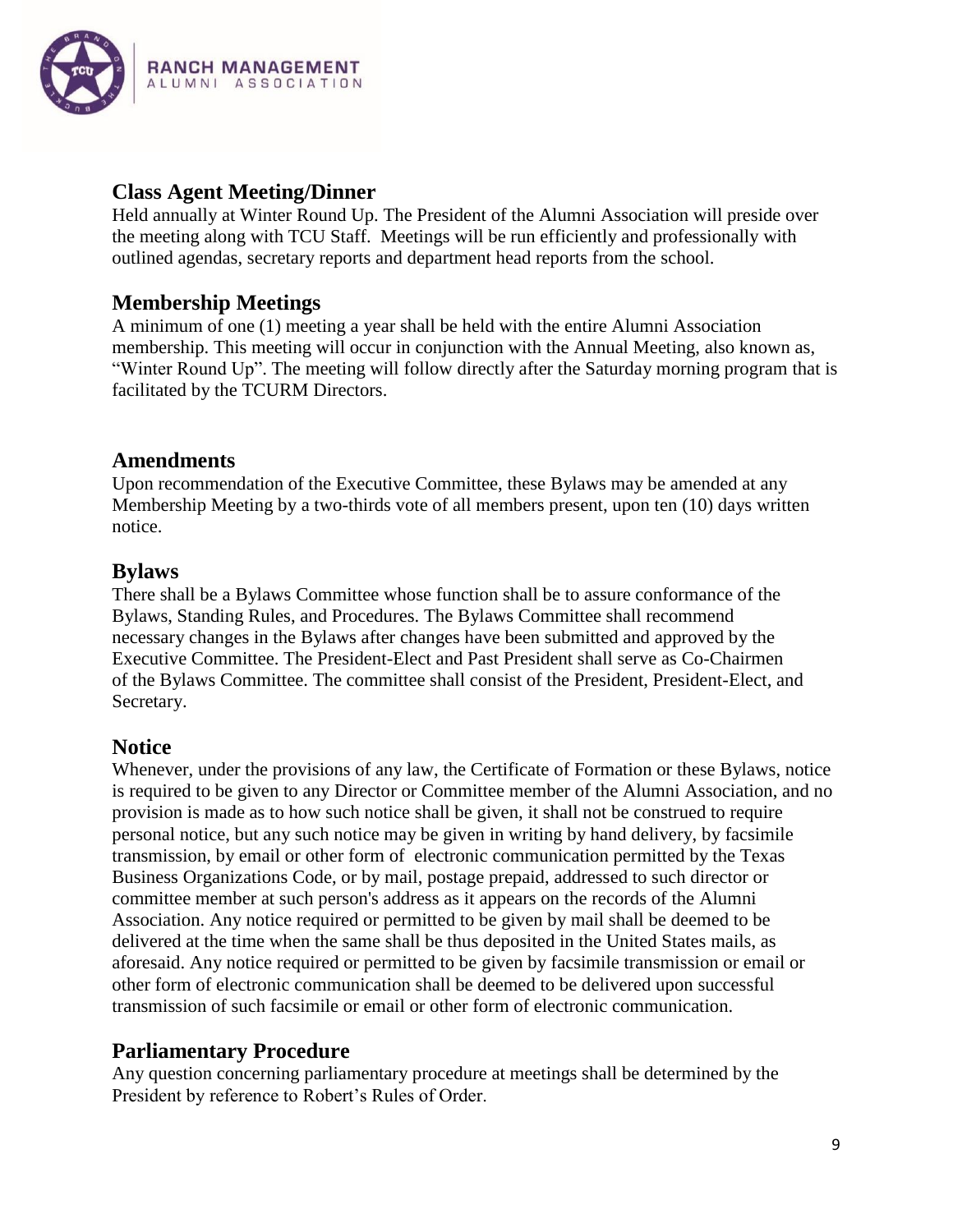

## **Board of Directors**

**Purpose:**

• The affairs of the TCURM Alumni Association shall be managed by its Board of Directors. The Board of Directors shall have control of and be responsible for the management of the affairs and property of the TCURM Alumni Association. In addition the Board of Directors will act as an advisory committee that supports the Head of the TCU Ranch Management Department by collaborating with administration, faculty, donors and the TCURM Institute in order to assist with communication, strategic planning, and program execution.

#### **Goals:**

- **Communication**: The Board of Directors would act as a line of communication between TCURM Alumni Association, financial donors, and program administration. The board will champion the Ranch Management Program and highlight its importance and needs within the University of TCU.
- **Supportive Role**: The Board of Directors will be available to the TCURM Department Head as well as administration and faculty. The Board will act as a "sounding board" to discuss current issues, collaborate on curriculum changes, and assist in strategic planning for the program. The board will assist in creating a workable 1–5-10-year strategic plan.
- Long Term Assistance: The Board of Directors will be available to consult in preparing and executing future succession plans including but not limited to the hiring of new personnel, curriculum updates and project reviews. The board will work together to bring ideas from across the member's industry knowledge to the program while actively working to connect students of the program to real life experiences. The board will assist in setting program goals and mile markers for both TCURM as well as goals to be measured within the School of Science and Engineering.

#### **Main Initiatives:**

 Support the TCURM Department Head. Be available to him/her and their staff when needed. The board will be available to collaborate with and offer sustainable advice and be responsible for the management of the affairs and property of the TCURM Alumni Association. Help ensure that TCURM is producing highly sought-after students upon their completion of the program.

#### **Chairman:**

- Appointed by vote of all Board of Directors
- Shall serve as the representative of the Board of Directors on the Nominating Committee
- Call to order and preside at Board of Directors meetings
- Coordinate and execute meeting times as needed.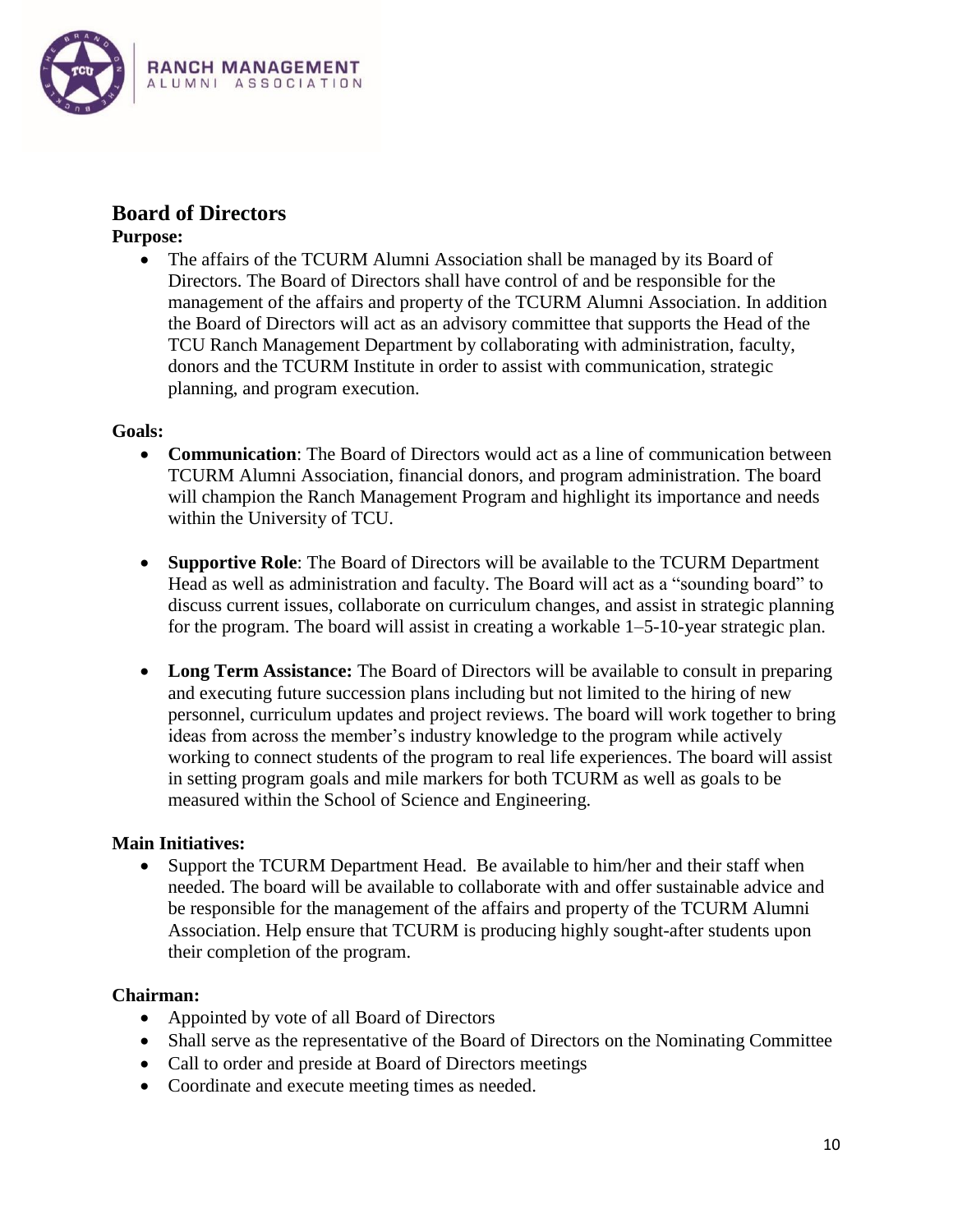

### **Advisory Directors**:

- The Board of Directors may elect advisory directors as they see fit.
- The advisory directors shall not have a vote but may attend all meetings of the Board of Directors and participate in the discussion like the regular directors.

# **Executive Committee**

### **President:**

- Call to order and preside at all meetings of the Alumni Association and the Executive Committee
- Appoint chairs of all standing and special committees, with the approval of the Executive Committee
- Serve as a member ex-officio of all committees excluding the Nominating Committee.
- Attend Board of Directors meetings when requested by the Board of Directors.
- Work alongside the TCURM department head, professors, and college administration in assisting with communication between Alumni, TCURM, School of College and Science Engineering and TCU at large.
- Post quarterly messages in the Cattle Call, with a minimum of twice a year presenting activities held within the Alumni Association.

#### **President-Elect:**

- Assume all duties of the President in the absence of the President
- Become President the year following his or her term as President-Elect
- Automatically become President in case of a vacancy in the office of President. This shall not affect the term of office for which the President-Elect has been elected
- Assist the President and shall act as Parliamentarian for the Alumni Association Board and meetings
- Serve as Bylaws Chair and as Nominating Committee Chair
- Develop a strategic plan for the President Elect's upcoming term

#### **Secretary:**

- Keep minutes of general Alumni Association meetings, executive committee meetings and present them for approval at the following meeting
- Conduct general correspondence for the Alumni and the Alumni Association.
- Serve as advisor to designated committees as requested by the President
- Record all amendments to the Bylaws

#### **Treasurer:**

- Maintain accurate records of income and expenses
- Present a written financial report at each general meeting and executive committee meeting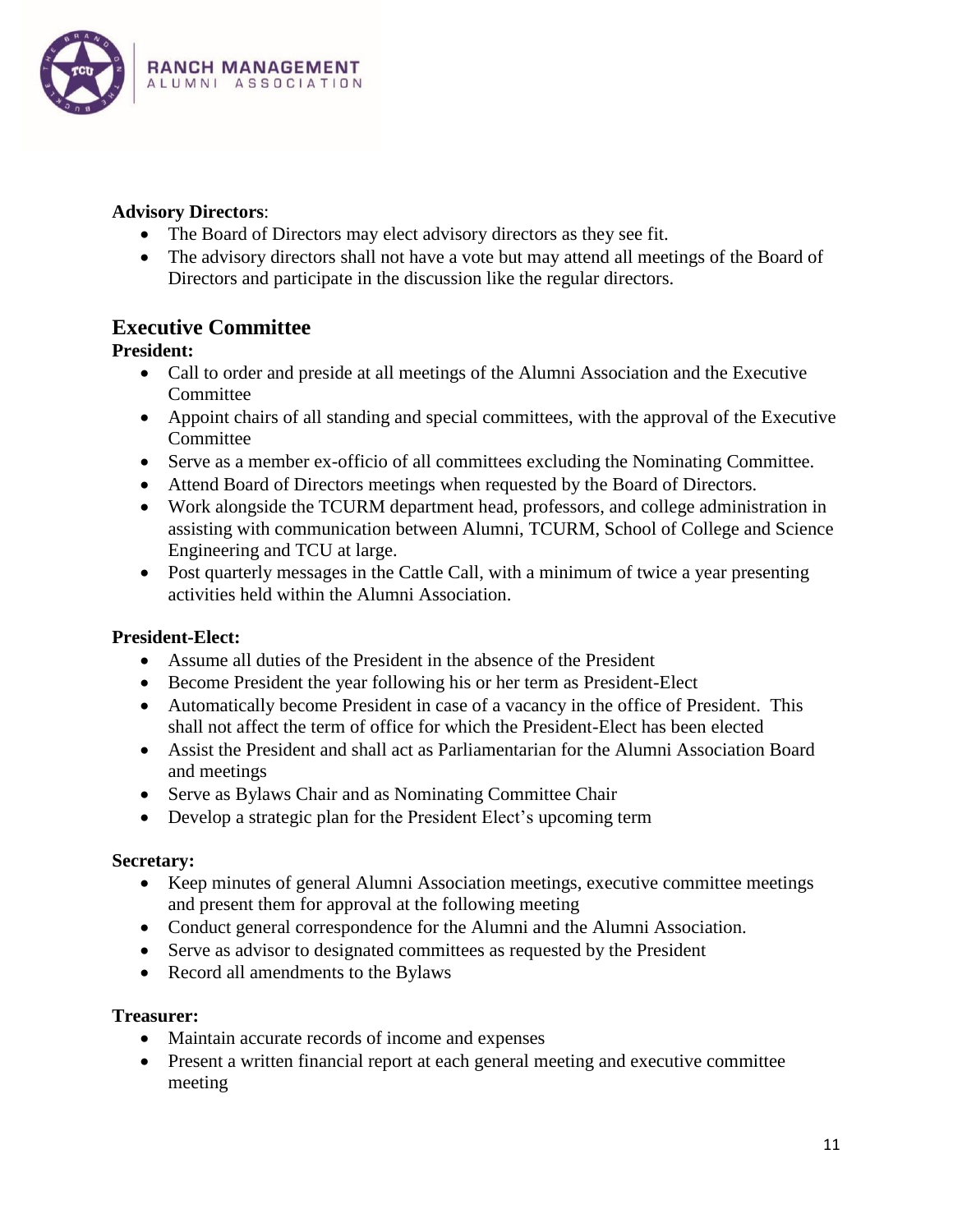

- Serve as advisor to all committees as requested by the President
- Set all committee budgets when applicable at the beginning of each new year

#### **Treasurer-Elect:**

- Assume all duties of the Treasurer in the absence of the Treasurer
- Become Treasurer the year following his or her term as Treasurer-Elect
- Automatically become Treasurer in case of a vacancy in the office of Treasurer. This shall not affect the term of office for which the Treasurer-Elect has been elected.
- Assist the Treasurer with the budgeting and monitoring of committee's income and expenses

#### **Communications Director:**

- Oversees and helps coordinate Summer Gathering
- Assist Summer Gathering Host Committee with communication of events and help bridge the gaps from year to year.
- Help support social events throughout the year in conjunction with TCURM Staff and other TCURM Alumni events.
- Work closely with class agents to maintain a current database of contact information for Alumni

#### **Class Agents:**

- Class Agents will serve as the active link between their class and the Alumni Association.
- Class Agents are elected by their respective classes.
- Class agents are expected to attend the annual Class Agents meeting ahead of general membership meetings.
- Class Agents will provide an annual update on their classmates in regard to but not limited to updated contact info, business occupations, and accomplishments to the Communications Director.
- In the event that a Class Agent is not able to fill his/her duties, a new Class Agent can be appointed by the Executive Committee.
- In the event neither of the designated Class Agents can make a particular meeting. The Class Agents can appoint another classmate to attend the meeting to represent the class at the meeting.
- Work with the nominating committee to provide slate nominees for Board of Directors/Executive Committee
- Class Agents will vote on the presented slate for both the Board of Directors as well as the Executive Committee to elect new positions from the slate presented by the Nominating Committee.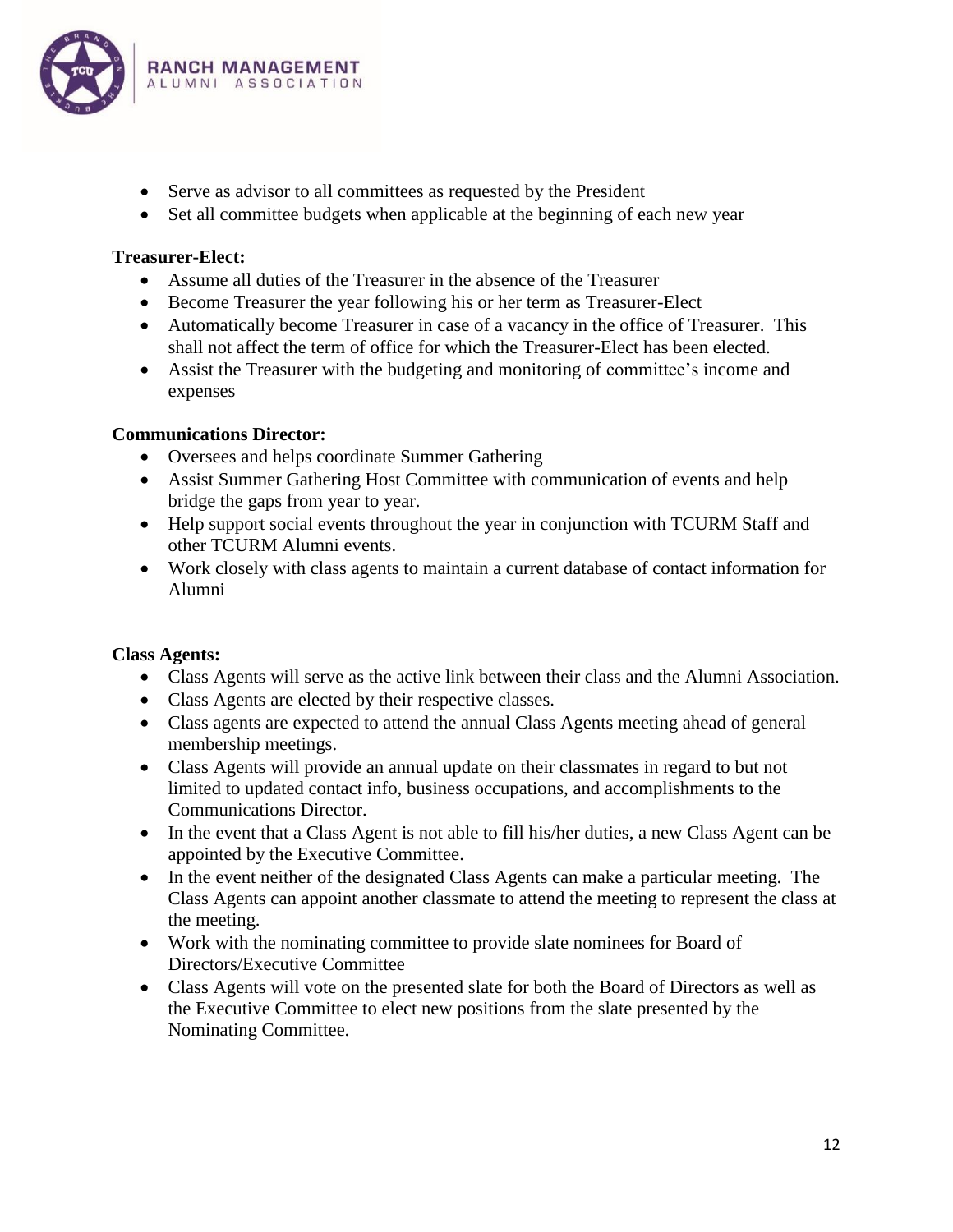

#### **Indemnification:**

To the maximum extent permitted or required by Chapter 8 of the Texas Business Organizations Code, as it now exists or as it may be amended in the future, the Alumni Association shall indemnify any person who was, is, or is threatened to be made a named defendant or respondent in a proceeding (as hereinafter defined) because the person (i) is or was a director or officer of the Alumni Association or (ii) while a director or officer of the Alumni Association, is or was serving at the request of the Alumni Association as a director, officer, partner, venturer, proprietor, trustee, employee, agent or similar functionary of another foreign or domestic Alumni Association, partnership, joint venture, sole proprietorship, trust, employee benefit plan or other enterprise, against all expenses (other than taxes (including taxes imposed by Chapter 42 of the Internal Revenue Code), penalties, or expenses of correction), including attorneys' fees, to the fullest extent that a Alumni Association may grant indemnification to a director under the Texas Business Organizations Code, as the same exists or may hereafter be amended. In addition to any indemnification to which a person may be entitled pursuant to the foregoing sentence of this Article, the Alumni Association shall indemnify a foundation manager (as defined in Section 4946(b) of the Internal Revenue Code) for Compensatory Expenses (as hereinafter defined) incurred by or imposed upon such person to the extent, and only to the extent, that when such payment or reimbursement is added to any other compensation paid to such person, such person's total compensation from the Alumni Association is reasonable under Chapter 42 of the Internal Revenue Code. As used herein, a Compensatory Expense shall mean (a) any penalty, tax (including a tax imposed by Chapter 42 of the Internal Revenue Code), or expense of correction that is owed by a person; (b) any expense not reasonably incurred by the person in connection with a proceeding arising out of a person 's performance of services on behalf of the Alumni Association ; or (c) any expense resulting from an act or failure to act with respect to which a person bas acted willfully and without reasonable cause.

The rights conferred by this Article shall be contract rights and shall include the right to be paid by the Alumni Association expenses incurred in defending any such proceeding in advance of its final disposition to the maximum extent permitted under the Texas Business Organizations Code, as the same exists or may hereafter be amended. If a claim for indemnification or advancement of expenses hereunder is not paid in full by the Alumni Association within ninety (90) days after a written claim has been received by the Alumni Association , the claimant may at any time thereafter bring suit against the Alumni Association to recover the unpaid amount of the claim, and if successful in whole or in part, the claimant shall be entitled to also be paid the expenses of prosecuting such claim. It shall be a defense to any such action that such indemnification or advancement of costs of defense is not permitted under the Texas Business Organizations Code, but the burden of proving such defense shall be on the Alumni Association. Neither the failure of the Alumni Association (including its Board of Directors or any committee thereof or special legal counsel) to have made its determination prior to the commencement of such action that indemnification of, or advancement of costs of defense to, the claimant is permissible in the circumstances nor an actual determination by the Alumni Association (including its Board of Directors or any committee thereof, or special legal counsel) that such